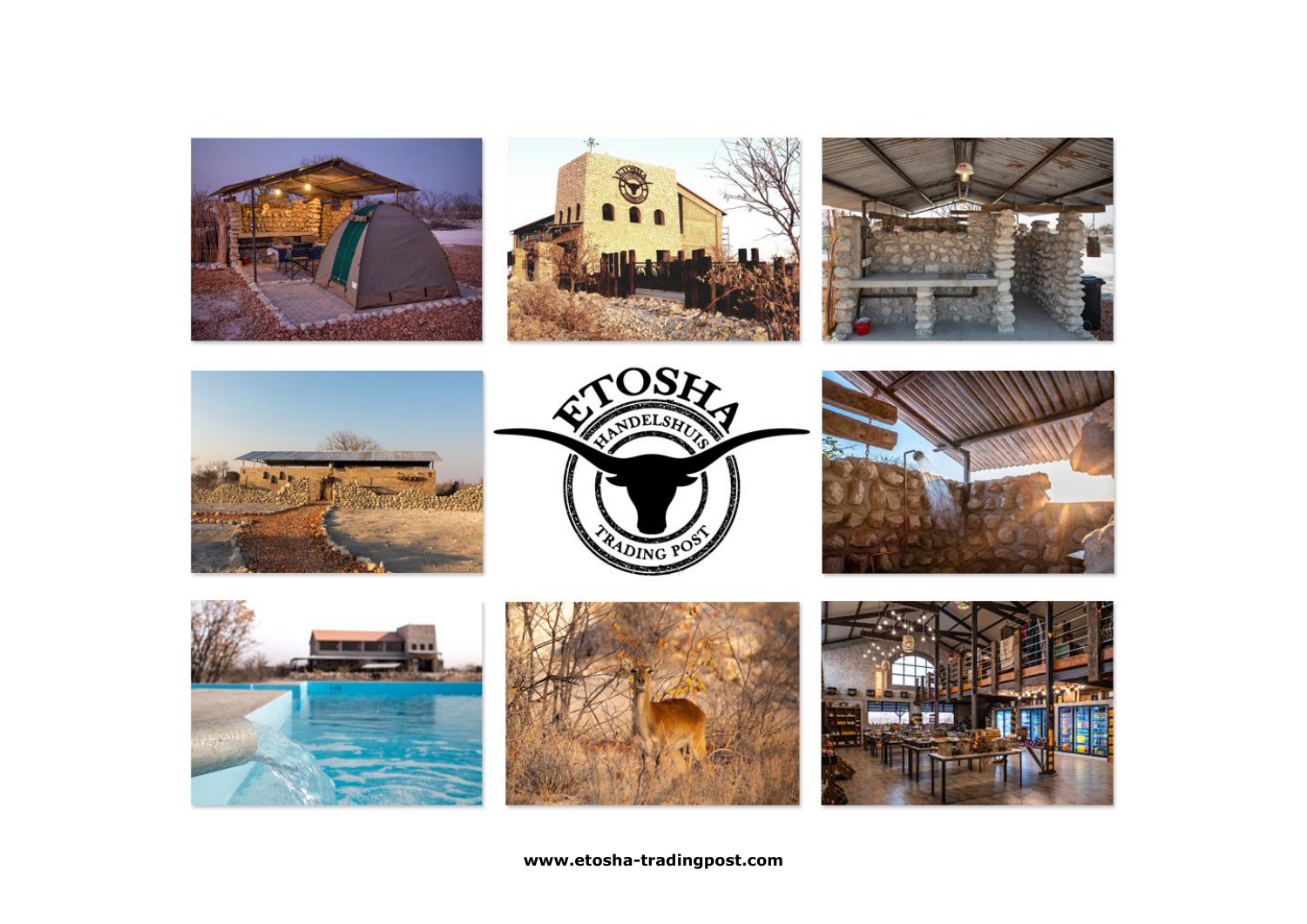The Etosha Trading Post Campsite is ideally situated only 6.5 km from the Okaukuejo entrance to Etosha National Park, and caters for Individual travellers and Groups travelling together.

The 8 Individual Campsites are each equipped with Private Ablution facilities (shower, toilet and wash basin), shaded area with wash-up facilities, Power Outlets, Running Water, Lights and a Barbeque facility.

The 4 spacious Group Campsites are ideal for larger groups. These sites are equipped with Power Outlets, Running Water, Lights, Barbeque area and separate Ladies and Gents Bathroom facilities each featuring toilets, wash basins and showers.

Take a refreshing dip in the pool shared between these campsites.

Within walking distance is a fuel station, tyre workshop and a fully stocked utility and curio shop.

A buffet restaurant is available within 5.5 km at Etosha Village (4km to turn-off). From here Guided Excursions to Etosha and Sundowner Drives can also be booked at our Adventure Centre.

### LOCATION

Etosha Trading Post is situated only 6.5 km (5 min drive) before the Andersson entrance gate to Etosha National Park, near Okaukuejo.

# **DISTANCE**

Desert Camp – 740 km Windhoek – 408 km Okahandja – 335 km Swakopmund via Omaruru – 500 km Tsumeb via Etosha – 270 km *(Speed Limits)* Tsumeb via Otjiwarongo – 345 km Okaukuejo – 24 km

Outjo – 92 km Otjiwarongo – 163 km Omaruru – 291 km Namutoni – 158 km Khorixas – 221 km

# **OWNERS**

Taleni Africa Tourism Holdings (Pty) Ltd

# FACILITIES

Individual Camp Site Facilities:

- o Private ablution facilities for each camp site
- o Cemented area with shaded roof
- o Gravel covered area for tents
- o Braai Area
- o 220V Power supply
- o Running water supply

Group Camp Site Facilities:

- o Separate ablution facilities for Ladies and Gentleman (3 showers, 3 toilets and 3 wash basins each) [one ablution block shared by 2 group campsites]
- o Gravel covered area for tents
- o Braai Area with open fire pit and drum
- o Wash up Area
- o 220V Power supply
- o Running water supply

Other Facilities available at Etosha Trading Post:

- o Swimming Pool
- o Fuel station nearby
- o Fully stocked shop (including take-away meals, groceries, toiletries, drinks, ice, clothing and curio)
- o Tyre Workshop nearby

Facilities at the nearby (5.5km) Etosha Village:

- o Buffet Restaurant
- o Curio Shop
- o Adventure Centre for activities



GPS Coord: S19°23' 16.71" E015°56' 14.258"

# ACTIVITIES AT ETOSHA VILLAGE

Explore Namibia's animal kingdom with guided Game Drives to Etosha National Park. Guests can choose from morning or full-day excursions in custom built game viewer vehicles.

Enjoy the Guided Nature Walks on our reserve where various small game can be spotted from the lookout decks and hides.

Sundowner Drives and Stargazing Sessions allow guests to experience the magic of our sunsets and famous star studded skies.